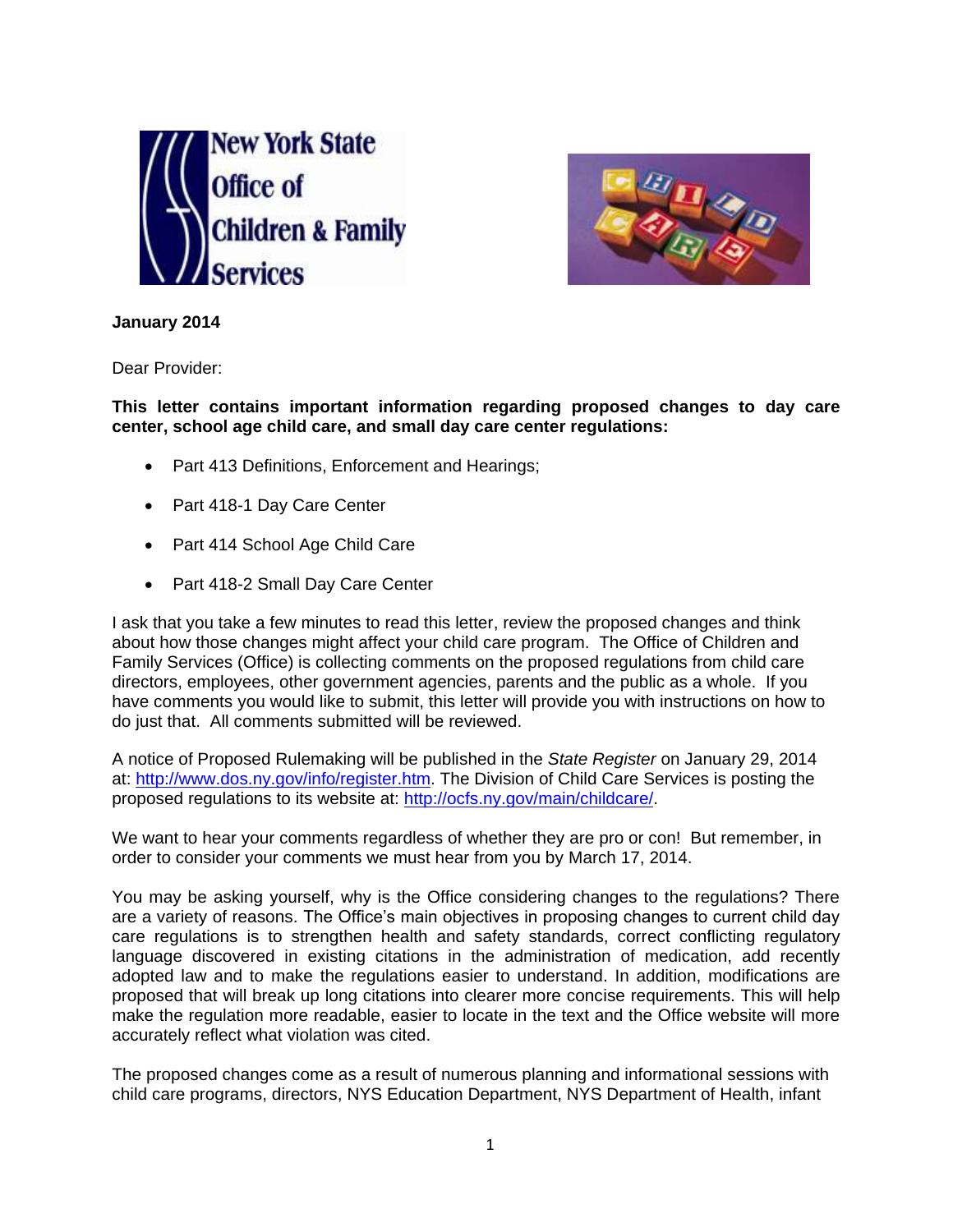and toddler specialists, health care consultants, social services districts, Child Care Resource and Referral agencies, the New York State Afterschool Network (NYSAN), other child care advocates, **a**nd the Office's Regional Office staff. We are pleased to announce to these groups that we have completed this milestone.

## **Highlights of the Proposed Changes to Regulations**



Supervision is the most important element in providing a safe environment to children. Some would argue it is the central safety component in keeping children safe from harm. The meaning and significance of competent supervision, as a way of protecting children from injury, was studied and the Office is proposing rewording the definition and responsibilities of supervision by including the need to be focused on the children in care without distractions, be close enough to redirect a child and to be aware of each child's ongoing activity.

 Administering medications is a serious responsibility, performed best by those who work with a health care consultant and receive training in administering all types of medications. Those requirements will stay in place, but there was room for improvement in this section of the regulations as well. The proposed changes reflect comments we received from the field since 2005, when the administration of medication regulations were first adopted. As you know, waivers were needed to address these concerns and allow flexibility. Now that we have the opportunity to propose revisions, these waivers are no longer needed. The proposed regulatory changes include clarity on when permission to administer medications is required and by whom, and when a child's dose of medication can be altered without requiring a new prescription and added cost. The Office is also seeking to end the requirement that staffs in child care programs receive medical exams and TB testing after the initial exam and TB test is completed when hiring. The proposed regulations also answer important questions, such as: What is permitted when a health care consultant ends his/her role with the program? May a program refuse to administer a medication? May a program stock medication? When may a program administer an auto injector or allow a child to carry an asthma inhaler? We also believe the reorganization of this section helps you, the program director, to find what you are looking for.



Obesity has reached epidemic levels in New York State and across the nation. Prevention efforts have to address children in child care settings. On this topic, the Office worked in collaboration with the Centers for Disease Control and Prevention, and the NYS Department of Health. The group researched best practice and the practicality of adding obesity prevention measures to child day care regulations. As a result of combined efforts, the Office was able to craft balanced regulatory requirements for programs that would also allow for parent choice. The regulations will require that day care centers and school age child care programs follow the Child Care and Adult Food Program (CACFP) Meal Pattern Standards and serve only low-fat milk, water, or 100% juice to children two years of age and older, unless the parent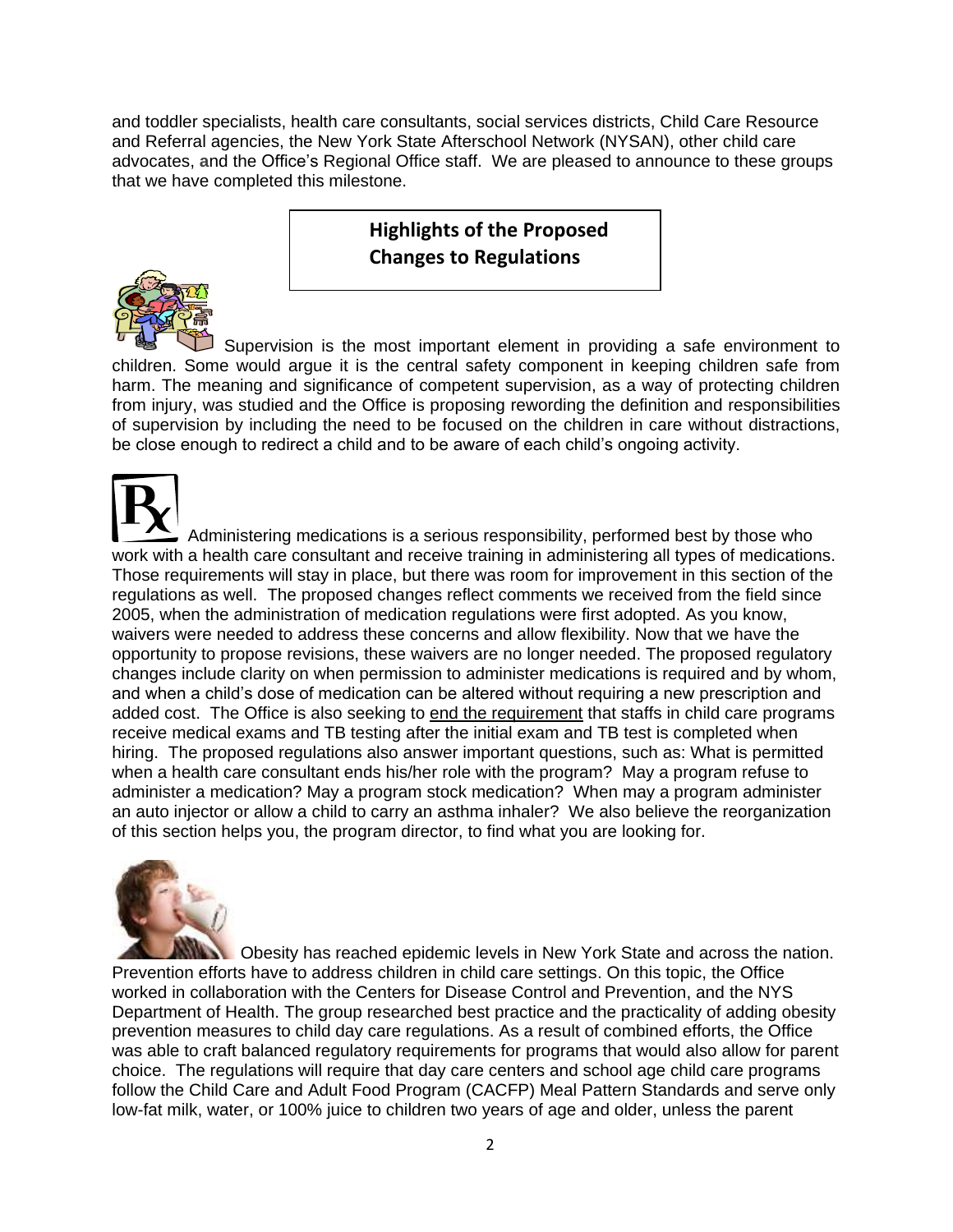supplies written directions to the contrary. To be clear, the Office is not requiring that all programs enroll in CACFP, just that the meal pattern endorsed by this agency be followed. In addition, children must have physical activity every day, and screen-time activities must be limited during the child day care hours of care.



Health, safety and emergency preparedness was also a focus in drafting proposed changes. The proposed regulations address emergency evacuation plans and drills for sheltering in place, firearms, carbon monoxide alarms, changes in technology around phone service, and safe sleep practices for infants.



Another proposed change concerns the need for completing an orientation session for those persons seeking to open a new child care program. Any person who has yet to hold a license or registration in child care in New York State will be required to take the orientation prior to receiving an application. The on-line orientation will be offered at no charge to the applicant.



As already noted, one reason to update regulations is to add laws that were adopted in the past several years. You are already aware of, and required to be in compliance with, those laws. To name just a few, they include:

- a change to the licensing/registration cycle from 2 to 4 years;
- caregiver onsite trained in CPR and first aid;
- new crib standards, and
- carbon monoxide detectors



In addition, the Office proposes additional safety requirements for field trips and aquatic activities. You will see most of these proposed changes under.5 (Safety) and .8 (Supervision). Examples include: the requirement for a director to approve all field trips, the need for a certified lifeguard when fishing, boating, or swimming (if the venue does not provide one), programs must develop and implement a method to keep track of the location and safety of all children during swimming and other off-site activities.

You will find these changes **and more** reflected in the proposed regulations. While we remain interested in your feedback on recent changes in law, we also want you to know the Office does not have the authority to change laws. We can, however, propose changes to regulations that are not based on law.